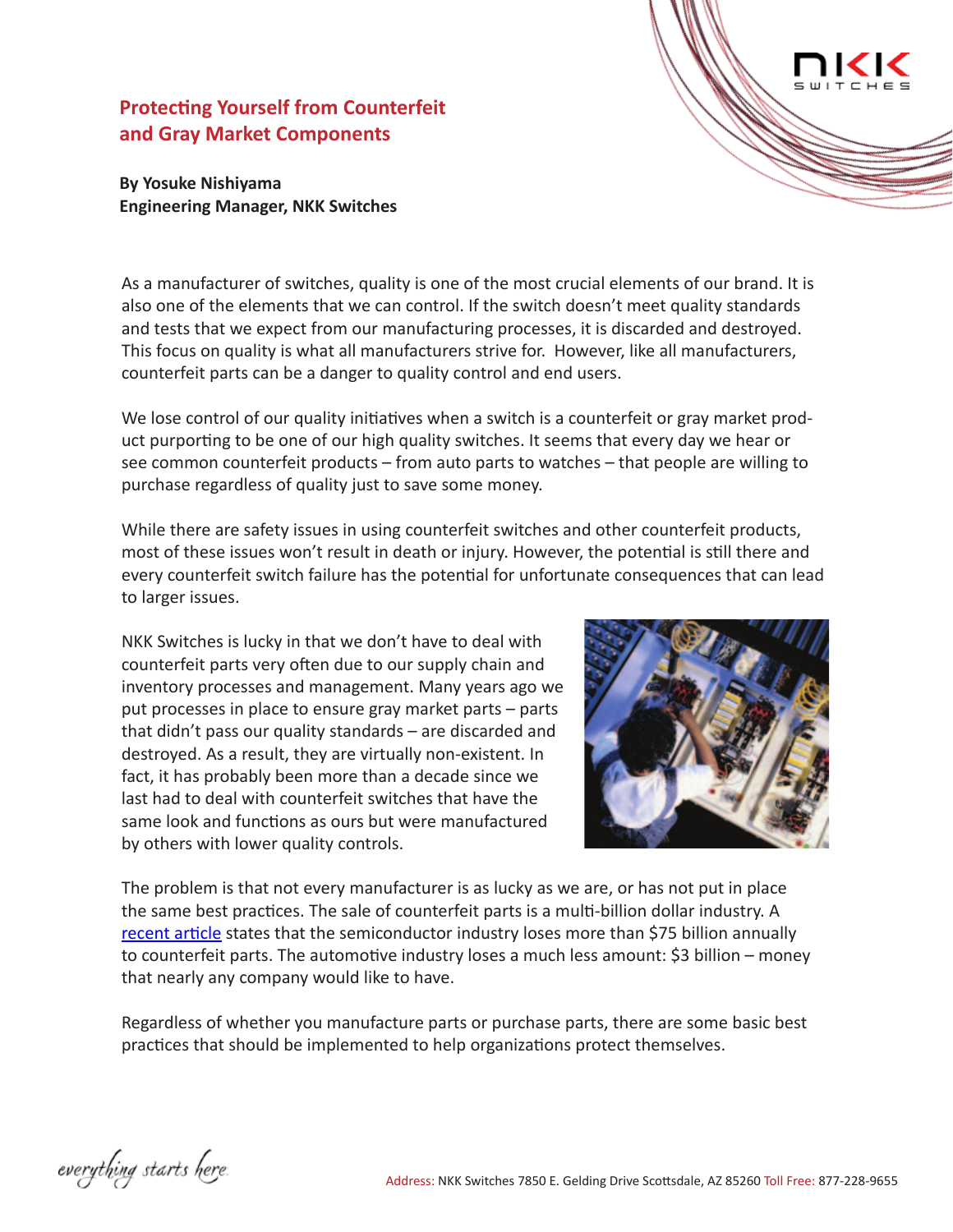#### **Focus on the Supply Chain**

Both buyers and manufacturers should take a hard look at the supply chain they are purchasing components from.

From a buyer perspective, always purchase switches or other parts from a trusted distributor. Verify and confirm with the manufacturer that the distributor is authorized. This can usually be done in less than a minute by visiting the manufacturer's website.

If you are concerned that components you purchased are not legitimate, reach out to the vendor or distributor for support and service. Support personnel should be able to ensure the quality of a switch, and will definitely know if the part is counterfeit.



Don't always look to buy the lowest-priced item that is advertised in some dark corner of the web. Prices for most markets only incur a change when the price of raw

materials drastically shifts, which is less often than one would think.

Manufacturers may also look at their supply chain and evaluate supply chain security. They should be able to corroborate that discarded parts are destroyed properly and be able to trace the part from manufacturing through the various distributors until it is sold. In addition to helping with customer service, making support engineers available to distributors and customers to detect counterfeit components is crucial. Manufacturers can also verify that their distributors are authorized by organizations like the National Electronic Distributors Association. This ensures that the distributor is reputable and trusted.

# **Confirm with the Vendor**

Purchasers should check with the vendor before buying. For example, switches come with various ratings that describe their expected lifetime including the minimum number of guaranteed actuations before the switch is less likely to function properly. This information can be found on vendor websites and compared against information provided by the distributor.



If it doesn't match up, more than likely it is a counterfeit component.

Just as engineers should ask their peers for advice before specifying, purchasers should also ask around to their peers before buying. Asking industry peers personally or in forums about their experiences with particular manufacturers or distributors is an effective means of discovery. Word of mouth is an essential way to find out the integrity and quality of others.

everything starts here.